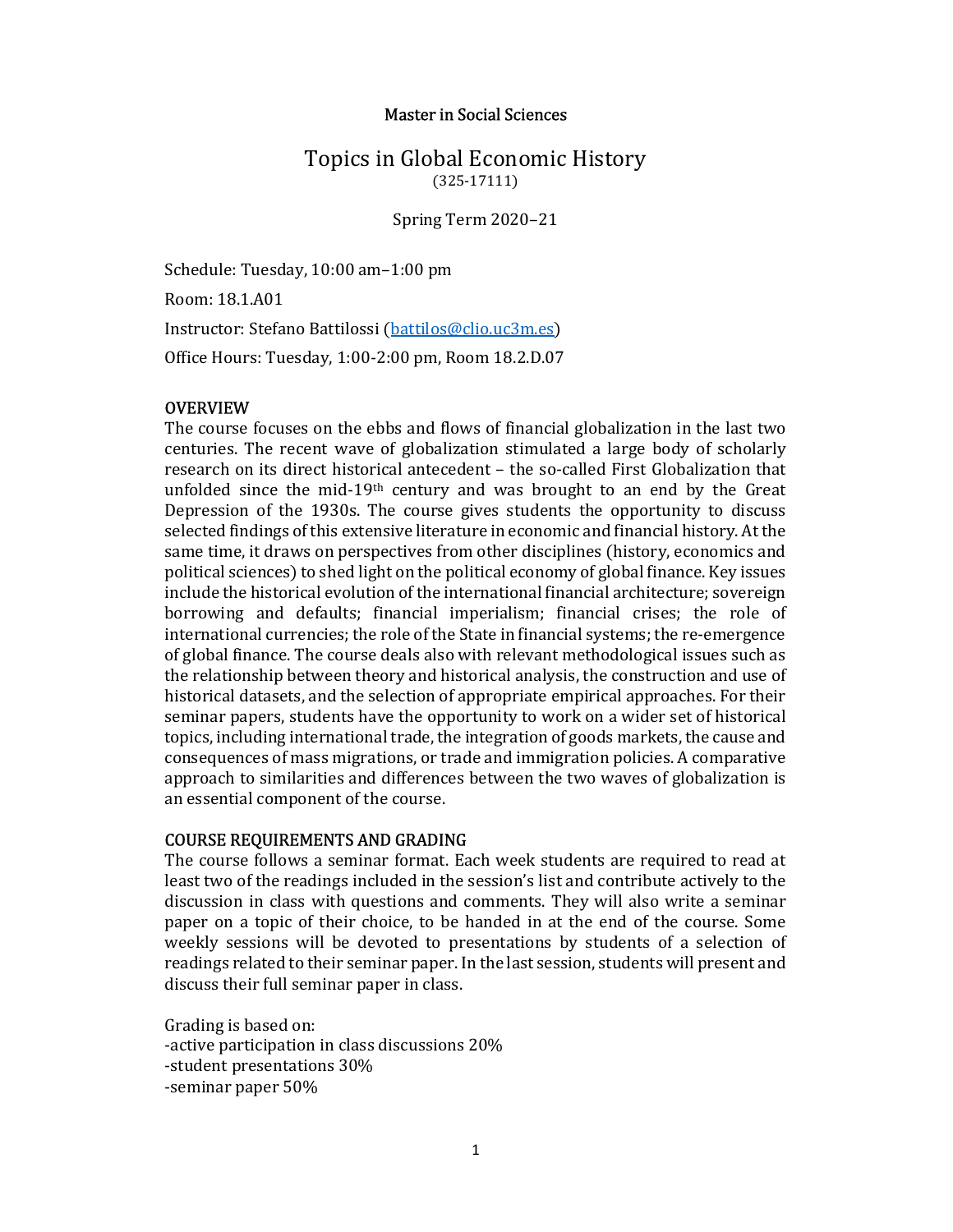The seminar paper should not exceed 4,000 words. It can be either a first outline of a new research paper, or a literature review. Students can dig deeper on one of the topics dealt with in the weekly sessions, or select one of the topics suggested at the end of the syllabus. However, they can also propose a different topic of their interest, always related to the research area of global economic history. In any case, the topic of the paper should be discussed with, and approved by the instructor, who will also provide guidance on data, sources and relevant literature.

## READING LISTS

## Background readings

The volumes listed below are not required readings but provide background information, analytical insights and research overviews that are useful in order to put the papers discussed in the weekly sessions in a richer historical context. Students are warmly encouraged to explore some of them as a complement to their weekly readings and/or a source of inspiration for their seminar paper. Library locations are reported when available.

- -Bordo MD, Eichengreen B (1993) eds. A Retrospective on the Bretton Woods System: Lessons for International Monetary Reform (University of Chicago Press and NBER) [Chapters can be downloaded from https://www.nber.org/books-andchapters/retrospective-bretton-woods-system-lessons-international-monetaryreform]
- -Bordo MD, Taylor AM, J. Williamson JG (2005) eds. Globalization in Historical Perspective (University of Chicago Press and NBER) Bib. Sótano -1. F.Especializado D 339.922(063) GLO
- -Bryant RC (1987) International Financial Intermediation (The Brookings Institution)
- -Cassis Y (2006) Capitals of Capital: A History of International Financial Centers 1780- 2005 (Cambridge University Press)
- -Cassis Y (2011) Crises and Opportunities: The Shaping of Modern Finance (Oxford University Press) Bib. Planta 1ª. Ceacs HB 3722 .C375 2013
- -Devlin R (1989) *Debt and Crisis in Latin America. The Supply Side of the Story* (Princeton University Press)
- -Eichengreen B (2008) Globalizing Capital. A History of the International Monetary System (Princeton University Press, 2nd ed.) Bib. Planta 2ª. Sala S 339.7(09) EIC
- -Eichengreen B (2015) Hall of Mirrors: The Great Depression, The Great Recession, and the Uses-and Misuses-of History (Oxford University Press) Bib. Sótano -1. F.Especializado D 338.054 EIC
- -Eichengreen B (2011) Exorbitant Privilege: The Rise and Fall of the Dollar and the Future of the International Monetary System (Oxford University Press) Bib. Sótano -1. F.Especializado D 336.741 EIC
- -Findlay R, O'Rourke K (2007) Power and Plenty: Trade, War, and the World Economy in the Second Millennium (Princeton University Press) Bib. Sótano -1. F.Especializado D 338.1 FIN
- -Flandreau M (2003) ed. Money Doctors: The Experience of International Financial Advising 1850-2000 (Routledge) Bib. Sótano -1. F. Especializado D 339.7(09) **MON**
- -James H (1996) International Monetary Cooperation since Bretton Woods (Princeton University Press) Bib. Planta 1ª. Ceacs HG 297.E53 95 or HG 3881 .J33 96
- -James H (2002), The End of Globalization. Lessons from the Great Depression (Harvard University Press) Bib. Planta 2ª. Sala S 339.926 JAM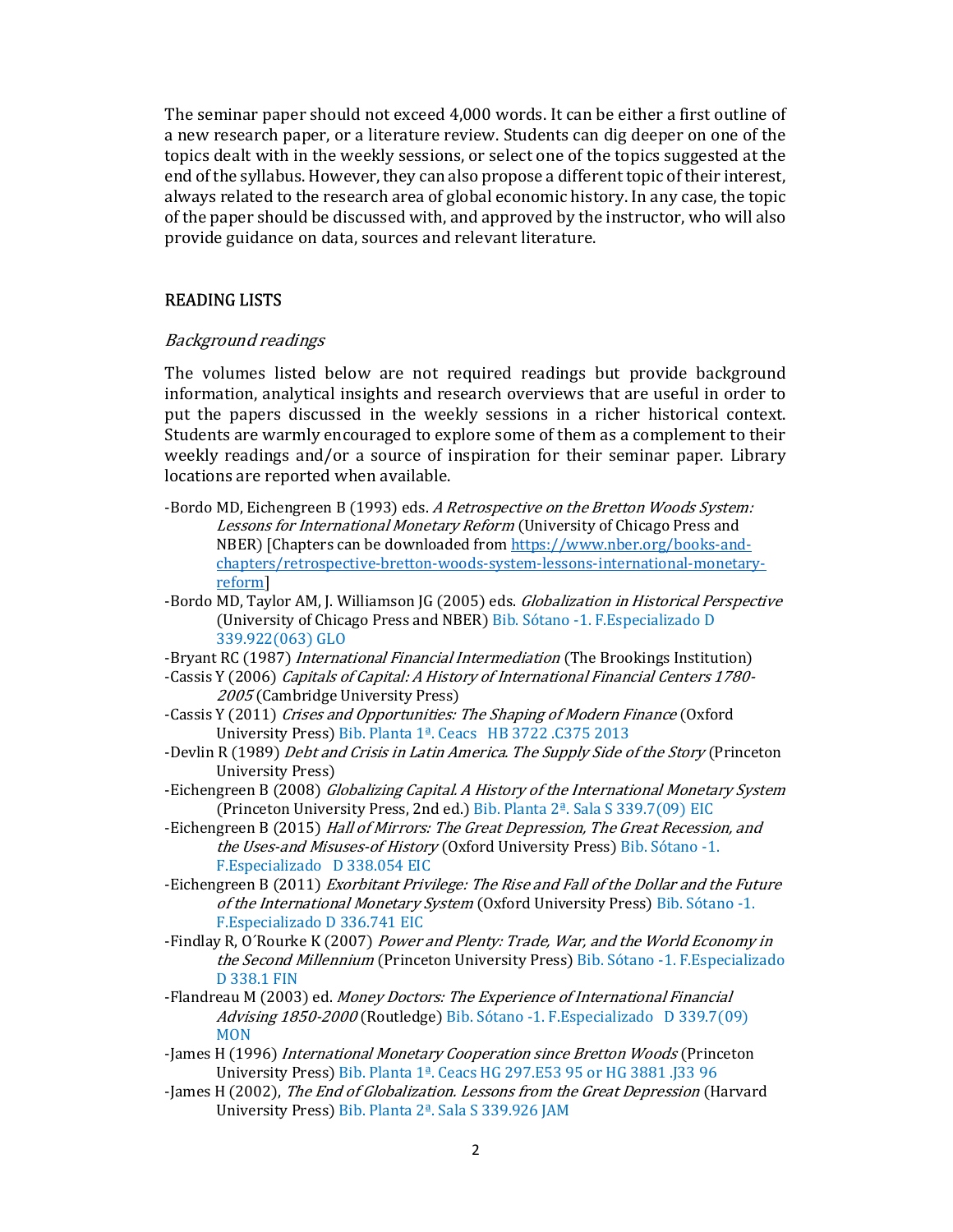- -Hatton TJ, Williamson JG (2008) Global Migration and the World Economy. Two Centuries of Policy and Performance (MIT Press) Bib. Sótano -1. F.Especializado D 314.7(09) HAT or Planta 1ª. Ceacs JV 6217 .H38 2005
- -Helleiner E (1994) States and the Reemergence of Global Finance: From Bretton Woods to the 1990s (Cornell University Press) Bib. Planta 1ª. Ceacs HG 881.H418 94
- -Irwin D (2012) Trade Policy Disasters: Lessons from the 1930s (MIT Press) Bib. Sótano -1. F.Especializado D 339.5.012.435 IRW
- -Marichal C (2000) A Century of Debt Crises in Latin America. From Independence to the Great Depression 1820-1930 (Princeton University Press) Bib. Sótano -1. F.Especializado D 339.72.053.1(09) MAR

-Marston RC (1995) *International Financial Integration* (Cambridge University Press)

- -Obstfeld M, Taylor AM (2006) Global Capital Markets: Integration, Crises and Growth (Cambridge University Press)
- -O'Rourke K, J. Williamson JG (2001) eds. *Globalization and History* (MIT Press) Bib. Planta 2ª. Sala S 339.926 ORO
- -Rosenberg ES (2003) Financial Missionaries to the World. The Politics and Culture of Dollar Diplomacy (Duke University Press)
- -Tomz M (2007) Reputation and International Cooperation: Sovereign Debt Across Three Centuries (Princeton University Press)

### Weekly readings

Students are required to read at least two readings of their choice for each session. All readings are available on Aula Global.

#### Session 1 (February 2)

#### Capital flows

- -Clemens MA, Williamson JG (2004) Wealth bias in the first global capital market boom 1870-1913. The Economic Journal 114: 304-337
- -Goetzmann WN, Ukhov AD (2006) British investment overseas 1870-1913: a modern portfolio theory approach. Review of Finance 10: 261-300
- -Schularick M (2006) A tale of two globalizations: capital flows from rich to poor in two eras of global finance. *International Journal of Finance and Economics* 11: 339-354
- -Taylor AM, Wilson JLF (2011) International trade and finance: complementarities in the United Kingdom 1870-1913 and the United States 1920-1930. Journal of International Money and Finance 30: 268-288.

#### Session 2 (February 9)

#### **Credibility**

- -Esteves RP, Tuncer AC (2016) Feeling the blues: moral hazard and debt dilution in Eurobonds before 1914. Journal of International Money and Finance 65: 46-68
- -Ferguson N, Schularick M (2012) The 'thin film of gold': monetary rules and policy credibility. European Review of Economic History 16(4): 384-407

-Flandreau M, Zumer F (2004) The Making of Global Finance 1880-1913 (OECD, Paris). -Obstfeld M, Taylor AM (2003) Risk, credibility and the Gold Standard 1870-1913 versus 1925-31. The Economic Journal 113(487): 241-275

#### Session 3 (February 16)

#### **Gatekeepers**

- -Flandreau M, Flores JH (2012a) Bondholders versus bond-sellers? Investment banks and conditionality lending in the London market for foreign government debt 1815- 1913. European Review of Economic History 16: 356-383
- -Flandreau M, Flores JH (2012b) The peaceful conspiracy: bond markets and international relations during the Pax Britannica. International Organization 66(2): 211-241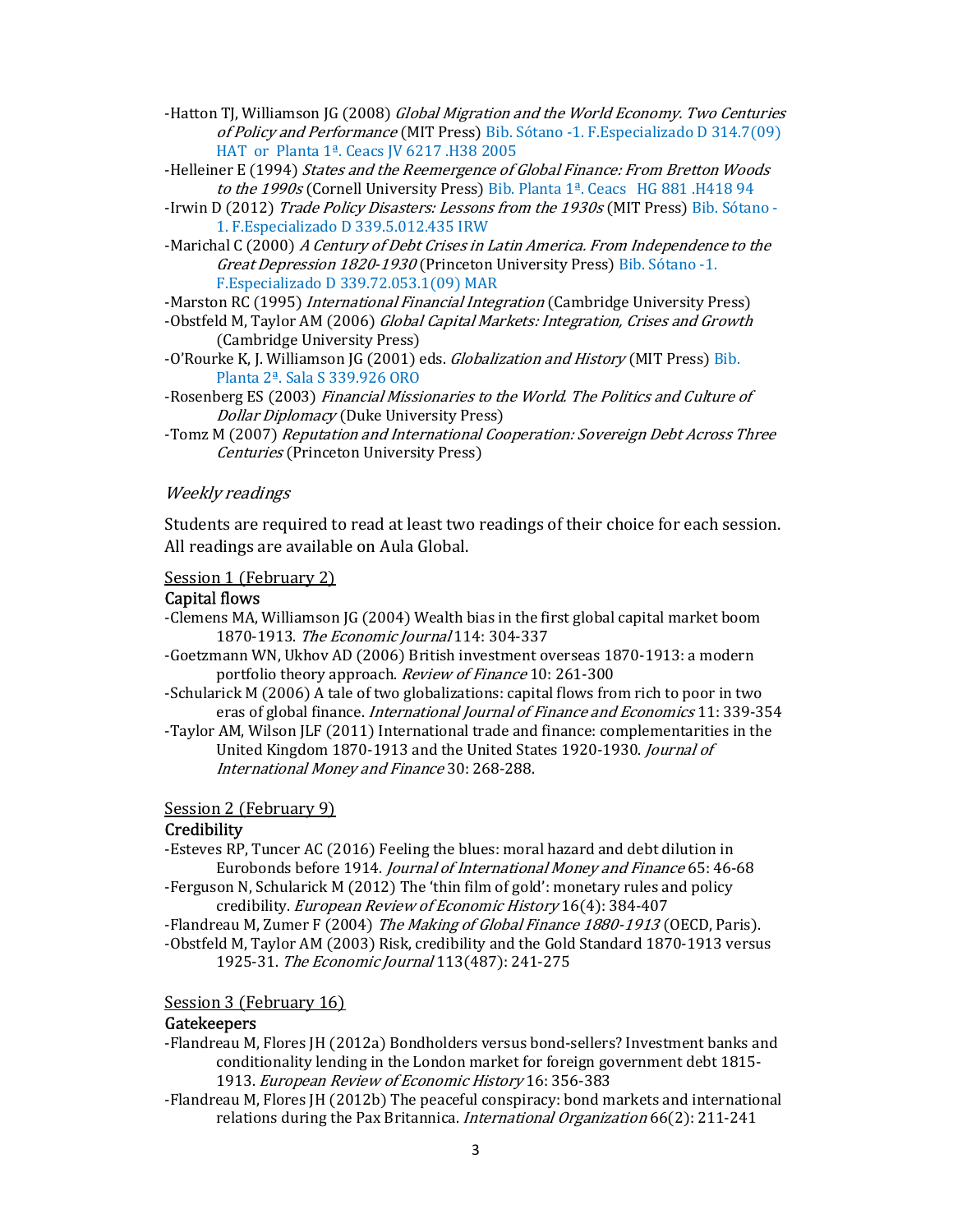- -Flandreau M, Flores JH, Gaillard N, Nieto-Parra S (2009) The end of gatekeeping: underwriters and the quality of sovereign bond markets 1815-2007. NBER International Seminar on Macroeconomics 6(1): 53-92
- -Flandreau M, Gaillard N, Packer F (2011) To err is human: US rating agencies and the interwar foreign government debt crisis. European Review of Economic History 15: 495-538

Session 4 (February 23)

## Financial imperialism

- -Accominotti O, Flandreau M, Rezzik R (2011) The spread of empire: Clio and the measurement of colonial borrowing costs. The Economic History Review 64(2): 385-407
- -Accominotti O, Flandreau M, Rezzik R, Zumer F (2010) Black man's burden, white man's welfare: control, devolution and development in the British Empire 1880–1914. European Review of Economic History 14: 47-70
- -Mitchener KJ, Weidenmier M (2005) Empire, public goods, and the Roosevelt Corollary. The *Iournal of Economic History* 65(3): 658-692.
- -Rosenberg ES, Rosenberg NL (1987) From colonialism to professionalism: the publicprivate dynamic in United States foreign financial advising, 1898-1929. The Journal of American History 74(1): 59-82

### Session 5 (March 2)

## Student presentations I

### Session 6 (March 9)

#### Crises

- -Accominotti O, Eichengreen B (2016) The mother of all sudden stops: capital flows and reversals in Europe 1919–32. Economic History Review 69 (2): 469-492.
- -Bordo MD, Cavallo AF., Meissner CF (2010) Sudden stops: determinants and output effects in the first era of globalization, 1880–1913. Journal of Development Economics 91: 227–41.
- -Catao L (2007) Sudden stops and currency drops: a historical look. In. S. Edwards et al. (eds) The Decline of Latin American Economic Growth, Institutions, and Crises (University of Chicago Press), pp. 243-289
- -Mitchener KJ, Weidenmier MD (2008) The Baring crisis and the Great Latin American meltdown of the 1890s. The Journal of Economic History 68(2): 462-500

#### Session 7 (March 16)

#### Defaults

- -Eichengreen B, Portes R (1986) Debt and default in the 1930s. European Economic Review 30: 599-640
- -Esteves RP (2013) The bondholder, the sovereign, and the banker: sovereign debt and bondholders' protection before 1914. European Review of Economic History 17: 389-407
- -Flandreau M (2013) Sovereign states, bondholder committees, and the London Stock Exchange in the nineteenth century (1827—68): new facts and old fictions. Oxford Review of Economic Policy 29(4): 668-696
- -Mitchener KJ, Weidenmier M (2010) Supersanctions and sovereign debt repayment. Journal of International Money and Finance 29: 19-36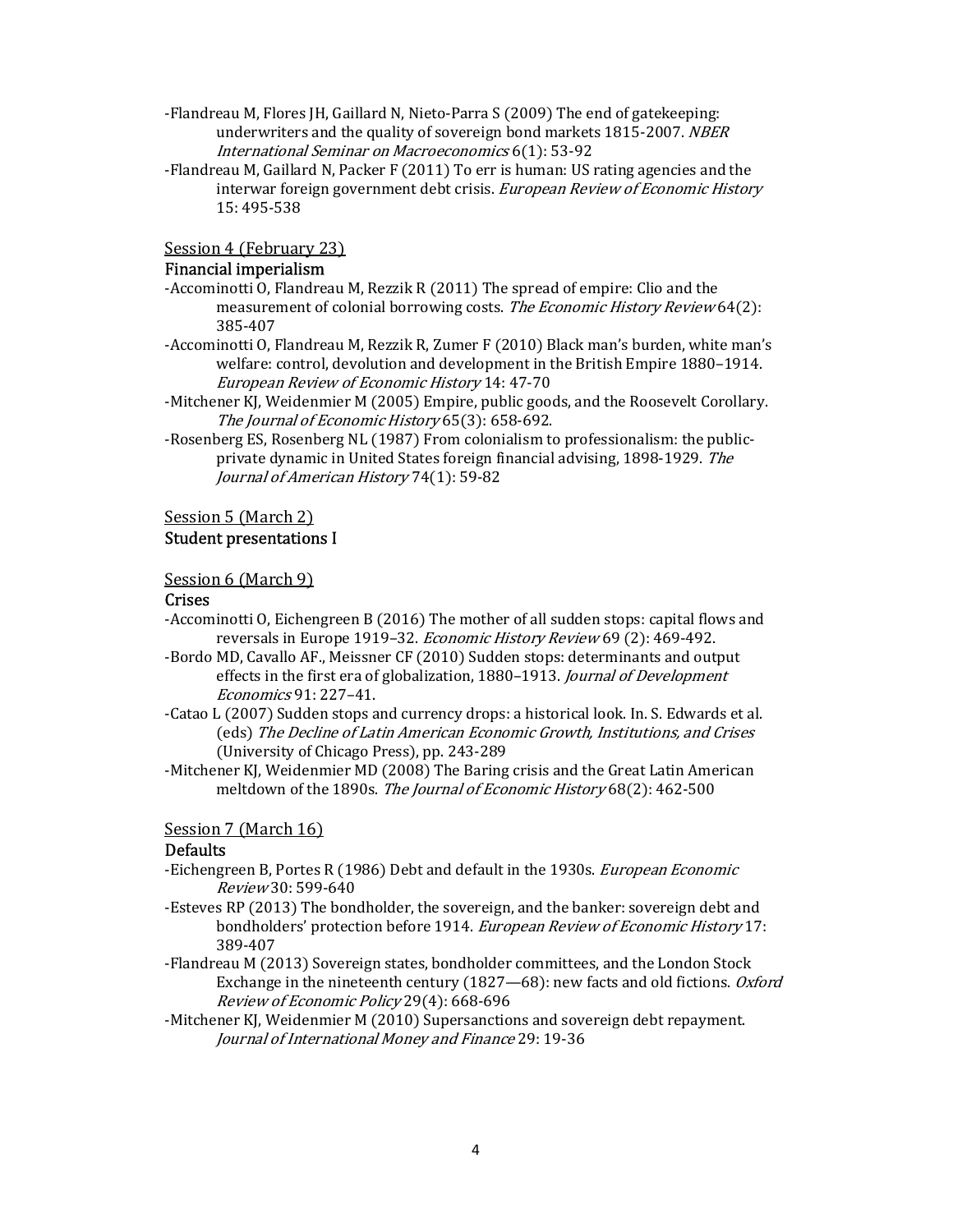### Session 8 (March 23)

## Original Sin

- -Bordo MD, Meissner CM, Stuckler D (2010) Foreign currency debt, financial crises and economic growth: a long-run view. *Journal of International Money and Finance* 29: 642-665
- -Catao L, Milesi-Ferretti GM (2014) External liabilities and crises. Journal of International Economics 94: 18-32
- -Eichengreen B, Hausmann R, Panizza U (2007) Currency mismatches, debt intolerance and the Original Sin: why they are not the same and why it matters. In: S. Edwards (ed) Capital Controls and Capital Flows in Emerging Economies (University of Chicago Press), pp. 121-169
- -Hausmann R, Panizza U (2003) On the determinants of Original Sin: an empirical investigation. Journal of International Money and Finance 22: 957–990

## Session 9 (April 6)

## International currencies

- -Eichengreen B, Flandreau M (2009) The rise and fall of the dollar (or when did the dollar replace sterling as the leading reserve currency)? European Review of Economic History 13: 377-411
- -Eichengreen B, Chitu L, Mehl A (2016) Stability or upheaval? The currency composition of international reserves in the long run. *IMF Economic Review* 64(2): 354-380
- -Eichengreen B, Mehl A, Chitu L (2019) Mars or mercury? The geopolitics of international currency choice. Economic Policy (April): 315-363

-Flandreau M, Jobst C (2009) The empirics of international currencies: network externalities, history and persistence. The Economic Journal 111(537): 643-664

## Session 10 (April 13)

## Student presentations II

Session 11 (April 20)

## Financial repression

- -Grilli V, Milesi-Ferretti GM (1995) Economic effects and structural determinants of capital controls. IMF Staff Papers 42(3): 517-551
- -Leblang DA (1997) Domestic and systemic determinants of capital controls in the developed and developing world. International Studies Quarterly 41(3): 435-454
- -Menaldo V (2016) The fiscal roots of financial underdevelopment. American Journal of Political Science 60(2): 456-471
- -Rajan R, Zingales L (2003) The great reversals: the politics of financial development in the twentieth century. *Journal of Financial Economics* 69: 5-50.

## Session 12 (April 27)

## Global finance redux

- -Abiad A, Mody A (2005) Financial reform: What shakes it? What shapes it? The American Economic Review 95(1): 66-88
- -Agnello L, Castro V, Tovar Jalles J, Sousa RM (2015) What determines the likelihood of structural reforms? European Journal of Political Economy 37: 129-145
- -Burgoon B, Demetriades P, Underhill GRD (2012) Sources and legitimacy of financial liberalization. European Journal of Political Economy 28: 147-161
- -Quinn D, Toyoda M (2007) Ideology and voter preferences as determinants of financial globalization. American Journal of Political Science 51(2): 344-363